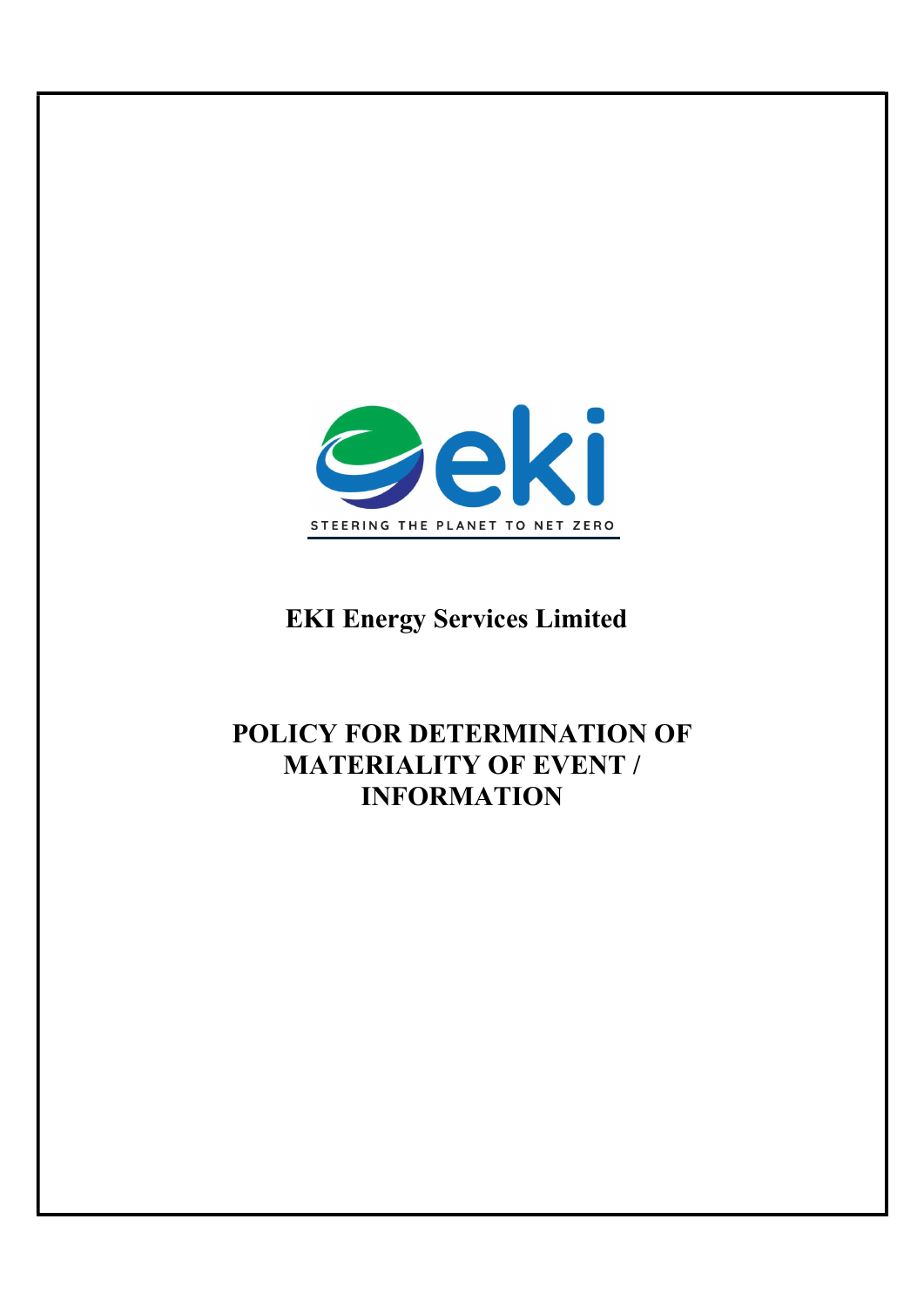| Approving<br>Authority | Board of Directors of the Company                       |
|------------------------|---------------------------------------------------------|
| Version no.            |                                                         |
| Effective date         | March 28, 2022                                          |
| Review cycle           | As recommended by the Board of Directors of the Company |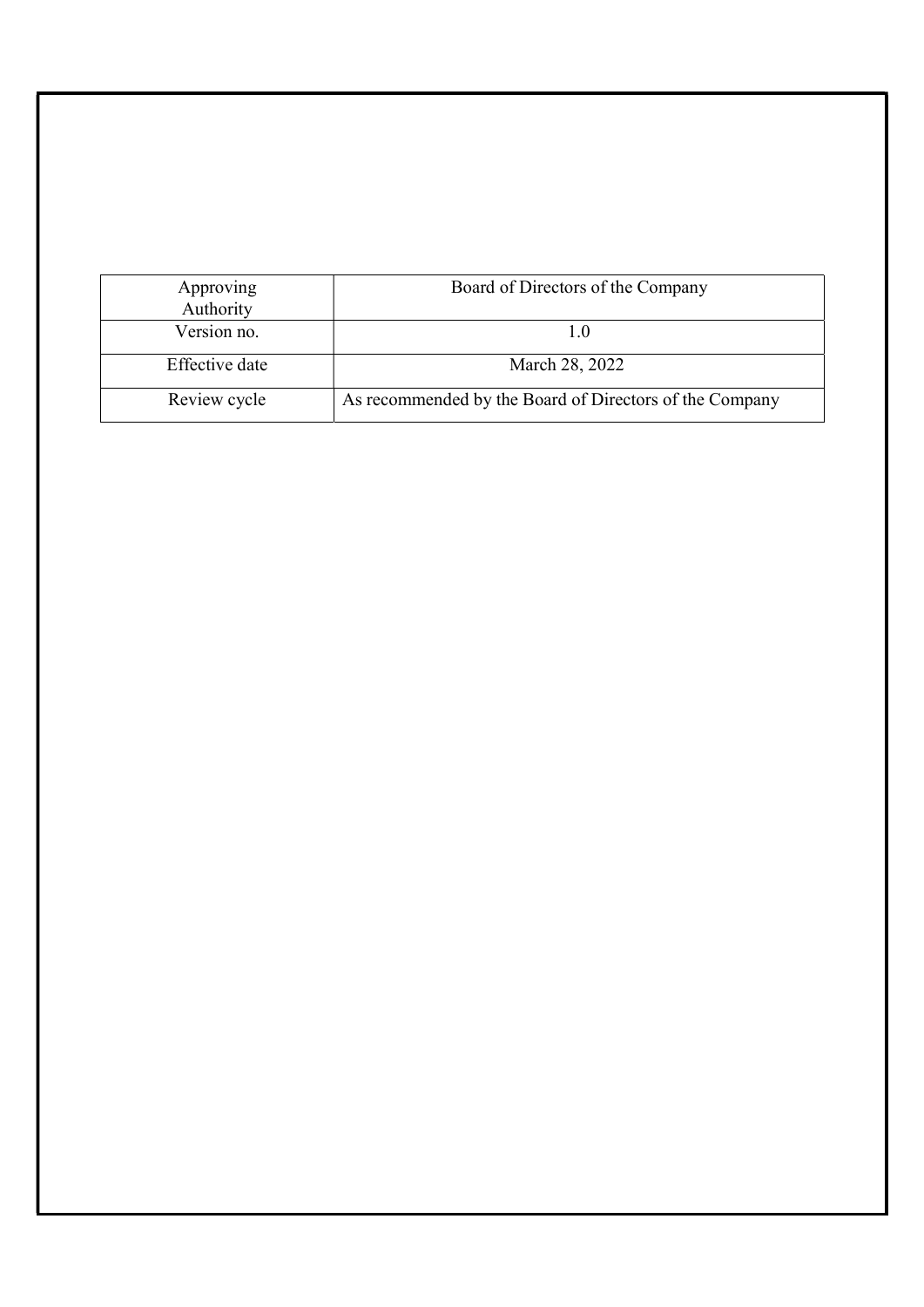### POLICY FOR DETERMINATION OF MATERIALITY OF EVENT / INFORMATION

### 1. Preamble

This Policy for Determination of Materiality of Events or Information is aimed at providing guidelines to the management of EKI Energy Services Limited ("The Company"), to determine the materiality of events or information, which could affect investment decisions and ensure timely and adequate dissemination of information to the Stock Exchange(s) (as hereinafter defined).

This Policy has been formulated in accordance with the current guidelines laid down by Securities Exchange Board of India ('SEBI') under Regulation 30 of the SEBI (Listing Obligations and Disclosure Requirements) Regulations, 2015 ('Listing Regulations'), as amended from time to time, with respect to determination of materiality of events and information and disclosure thereof.

#### 2. Objective

The objective of this Policy is to serve as a guiding charter to the management to ensure that timely and adequate disclosure of events or information are made to the investors by the Company under the SEBI (Listing Obligations and Disclosure Requirements) Regulations, 2015, to enable them to take well informed investment decisions with regard to the listed securities of the Company.

#### 3. Scope and Limitation

In the event of any conflict between the provisions of this Policy and Listing Regulations or any other statutory enactments or rules, the provisions of Listing Regulations or statutory enactments, rules shall prevail over this Policy and the part(s) so repugnant shall be deemed to severed from the Policy and the rest of the Policy shall remain in force.

### 4. Introduction

- (a) "Act" means the Companies Act, 2013 (and the Rules) and the Companies Act, 1956 to the extent applicable.
- (b) "Board of Directors" means the Board of Directors of the Company.
- (c) "Company" means EKI Energy Services Limited.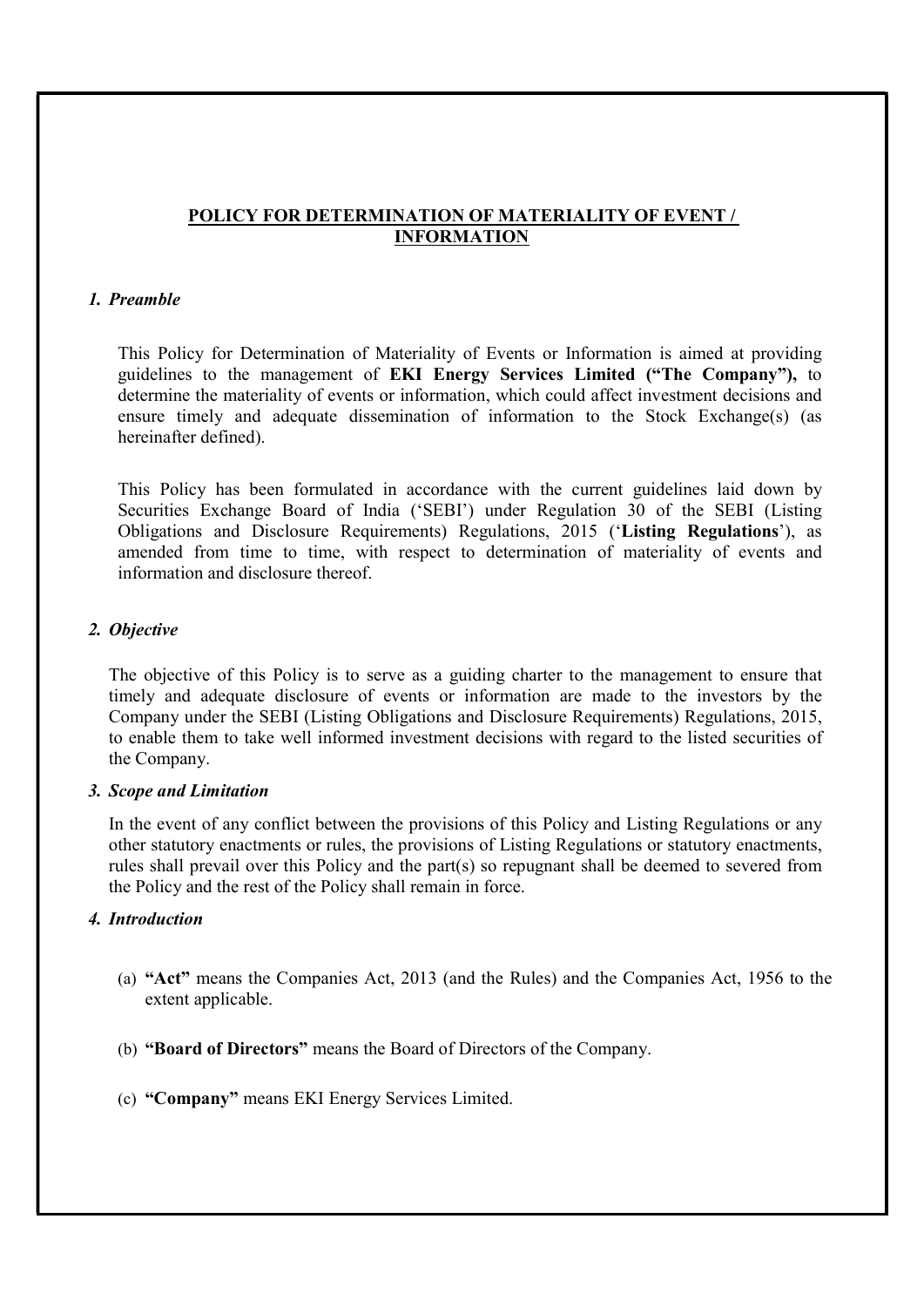- (d) "Key Managerial Personnel" means key managerial personnel as defined under sub-section (51) of section 2 of the Companies Act, 2013.
- (e) "Listing Regulations" means the Securities Exchange Board of India (Listing Obligations and Disclosure Requirements) Regulations, 2015 as amended from time to time.
- (f) "Policy" means this Policy for Determination of Materiality of Events or Information, as amended from time to time.
- (g) "SEBI" means the Securities and Exchange Board of India.
- (h) "Rules" means the rules made under the Companies Act, 2013.
- (i) "Stock Exchange(s)" means BSE Limited where the equity shares of the Company are listed.

#### 5. Disclosure of events or information

1. The events or information specified in Para A of Part A of Schedule III of the Listing Regulations will be disclosed within the timeline indicated below, without the application of any materiality thresholds, as these are "deemed" to be material events.

The following are the events/ information which would be deemed material without application of criteria for materiality mentioned in Clause (C) hereinafter:

1. Acquisition(s) (including agreement to acquire), Scheme of Arrangement (amalgamation/ merger/ demerger/restructuring), or sale or disposal of any unit(s), division(s) or subsidiary of the listed entity or any other restructuring.

Explanation. - For the purpose of this sub-para, the word 'acquisition' shall mean,-

(i) Acquiring control, whether directly or indirectly; or,

(ii) Acquiring or agreeing to acquire shares or voting rights in, a company, whether directly or indirectly, such that -

(a) The listed entity holds shares or voting rights aggregating to five per cent or more of the shares or voting rights in the said company, or;

(b) There has been a change in holding from the last disclosure made under sub-clause (a) of clause (ii) of the Explanation to this sub-para and such change exceeds two per cent of the total shareholding or voting rights in the said company.

2. Issuance or forfeiture of securities, split or consolidation of shares, buyback of securities, any restriction on transferability of securities or alteration in terms or structure of existing securities including redemption of securities etc.;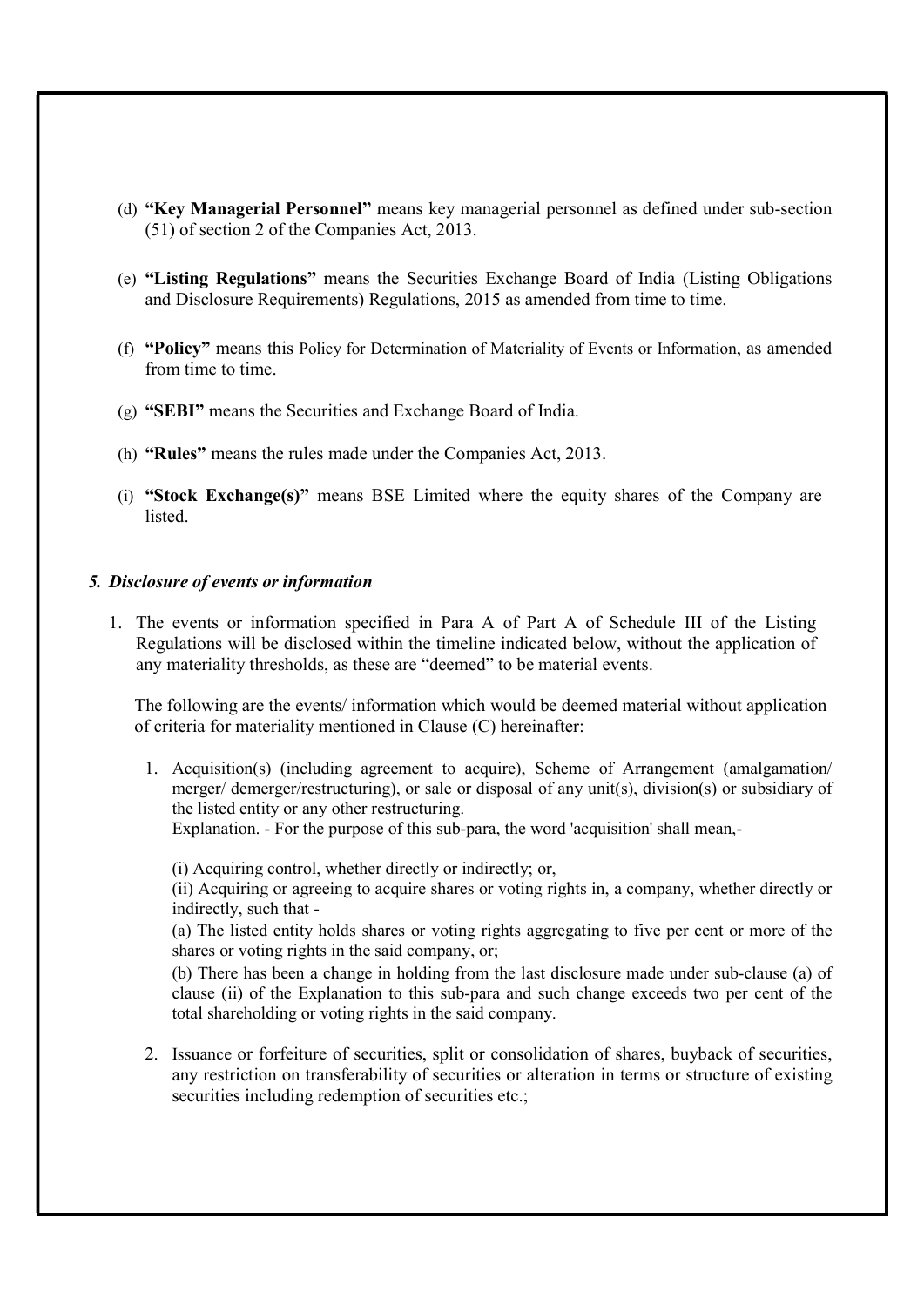- 3. Revision in rating(s);
- 4. Outcome of Board Meetings of the Company within 30 minutes of the closure of the meeting, held to consider the following :
	- a. declaration of dividends and/or cash bonuses recommended or declared or the decision to pass any dividend and the date on which dividend shall be paid/dispatched;
	- b. any cancellation of dividend with reasons thereof;
	- c. the decision on buyback of securities;
	- d. the decision with respect to fund raising proposed to be undertaken;
	- e. increase in capital by issue of bonus shares through capitalization including the date on which such bonus shares shall be credited/dispatched;
	- f. reissue of forfeited shares or securities, issue of shares or securities held in reserve for future issue or the creation in any form or manner of new shares or securities or any other rights, privileges or benefits to subscribe to;
	- g. short particulars of any other alterations of capital, including calls;
	- h. financial results; and
	- i. decision on voluntary delisting by the Corporation from stock exchange(s).
- 5. Agreements [viz. shareholder agreement(s), joint venture agreement(s), (to the extent that it impacts management and control of the Corporation), agreement(s)/contract(s) with media companies] which are binding and not in normal course of business, revision(s) or amendment(s) and termination(s) thereof;
- 6. Fraud/defaults by any promoter or key managerial personnel or by the Corporation or arrest of any key managerial personnel or promoter;
- 7. Change in directors, key managerial personnel , auditor and compliance officer;
- 8. Resignation of the auditor along with detailed reasons for resignation of auditor as given by the said auditor;
- 9. Resignation of independent director including reasons for resignation as given by the said director;

In case of resignation of an independent director of the listed entity, within seven days from the date of resignation, the following disclosures shall be made to the stock exchanges by the listed entities:

- i. The letter of resignation along with detailed reasons for the resignation as given by the said director
- ii. Names of listed entities in which the resigning director holds directorships, indicating the category of directorship and membership of board committees, if any.
- iii. A confirmation received from the independent director that there is no other material reasons other than those provided.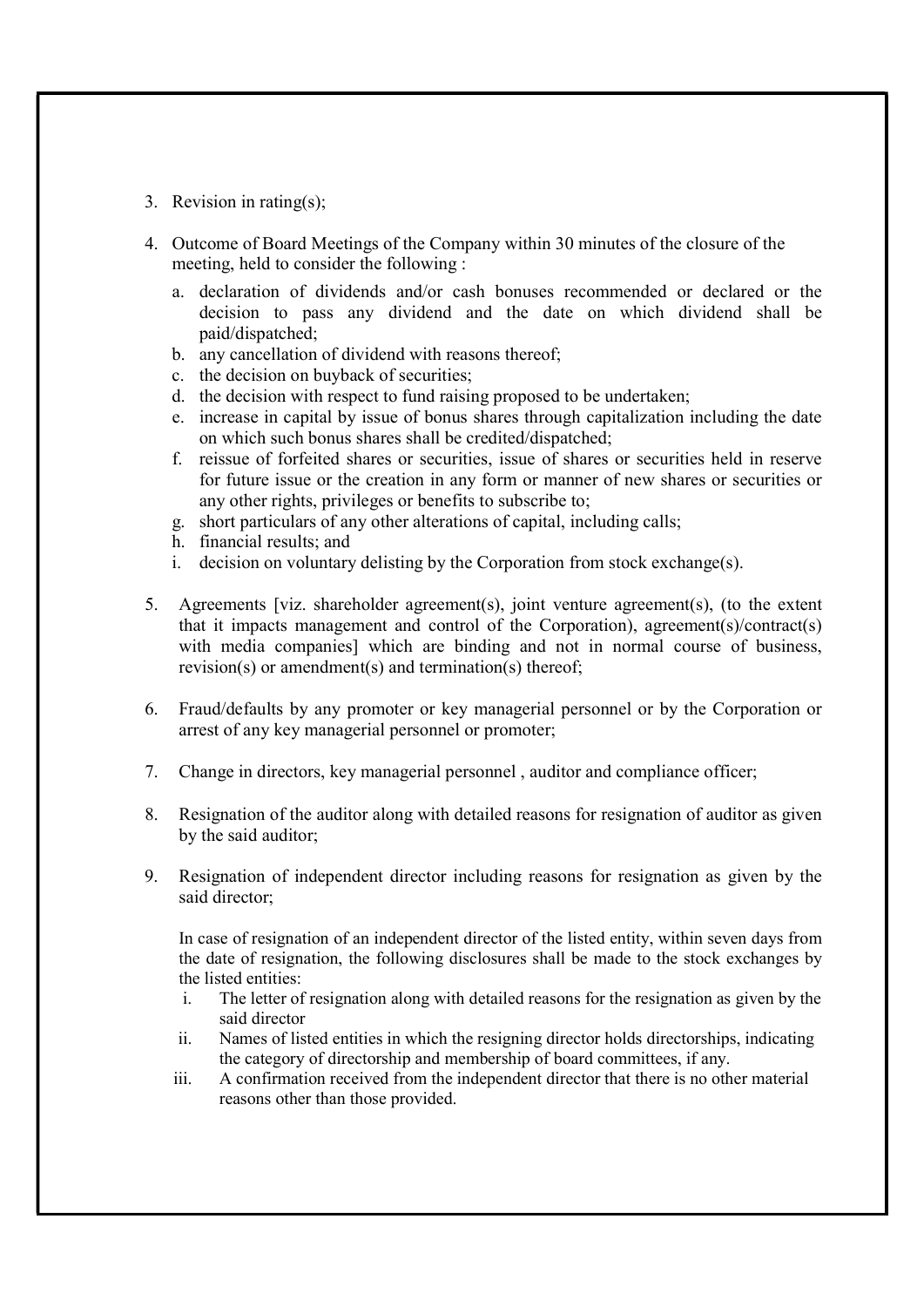- 10. Appointment or discontinuation of share transfer agent;
- 11. Resolution plan/ Restructuring in relation to loans/borrowings from banks/financial institutions including the following details:
	- i. Decision to initiate resolution of loans/borrowings;
	- ii. Signing of Inter-Creditors Agreement (ICA) by lenders;
	- iii. Finalization of Resolution Plan;
	- iv. Implementation of Resolution Plan;
	- v. Salient features, not involving commercial secrets, of the resolution/ restructuring plan as decided by lenders.].
- 12. One time settlement with a lender;
- 13. Reference to BIFR and winding-up petition filed by any party / creditors.
- 14. Issuance of Notices, resolutions and circulars sent to shareholders, debenture holders or creditors or any class of them or advertised in the media by the Corporation;
- 15. Proceedings of Annual and extraordinary general meetings of the Members of the Corporation;
- 16. Amendments to Memorandum and Articles of Association of Corporation, in brief; and
- 17.
- a) Schedule of analysts or institutional investors meet and presentations made by the listed entity to analysts or institutional investors.
- b) Audio or video recordings and transcripts of post earnings/quarterly calls, by whatever name called, conducted physically or through digital means.
- 18. The following events in relation to the corporate insolvency resolution process (CIRP) of a listed corporate debtor under the Insolvency Code:
	- a. Filing of application by the corporate applicant for initiation of CIRP, also specifying the amount of default;
	- b. Filing of application by financial creditors for initiation of CIRP against the corporate debtor, also specifying the amount of default;
	- c. Admission of application by the Tribunal, along with amount of default or rejection or withdrawal, as applicable ;
	- d. Public announcement made pursuant to order passed by the Tribunal under section 13 of Insolvency Code;
	- e. List of creditors as required to be displayed by the corporate debtor under regulation 13(2)(c) of the IBBI (Insolvency Resolution Process for Corporate Persons) Regulations, 2016;
	- f. Appointment/ Replacement of the Resolution Professional;
	- g. Prior or post-facto intimation of the meetings of Committee of Creditors;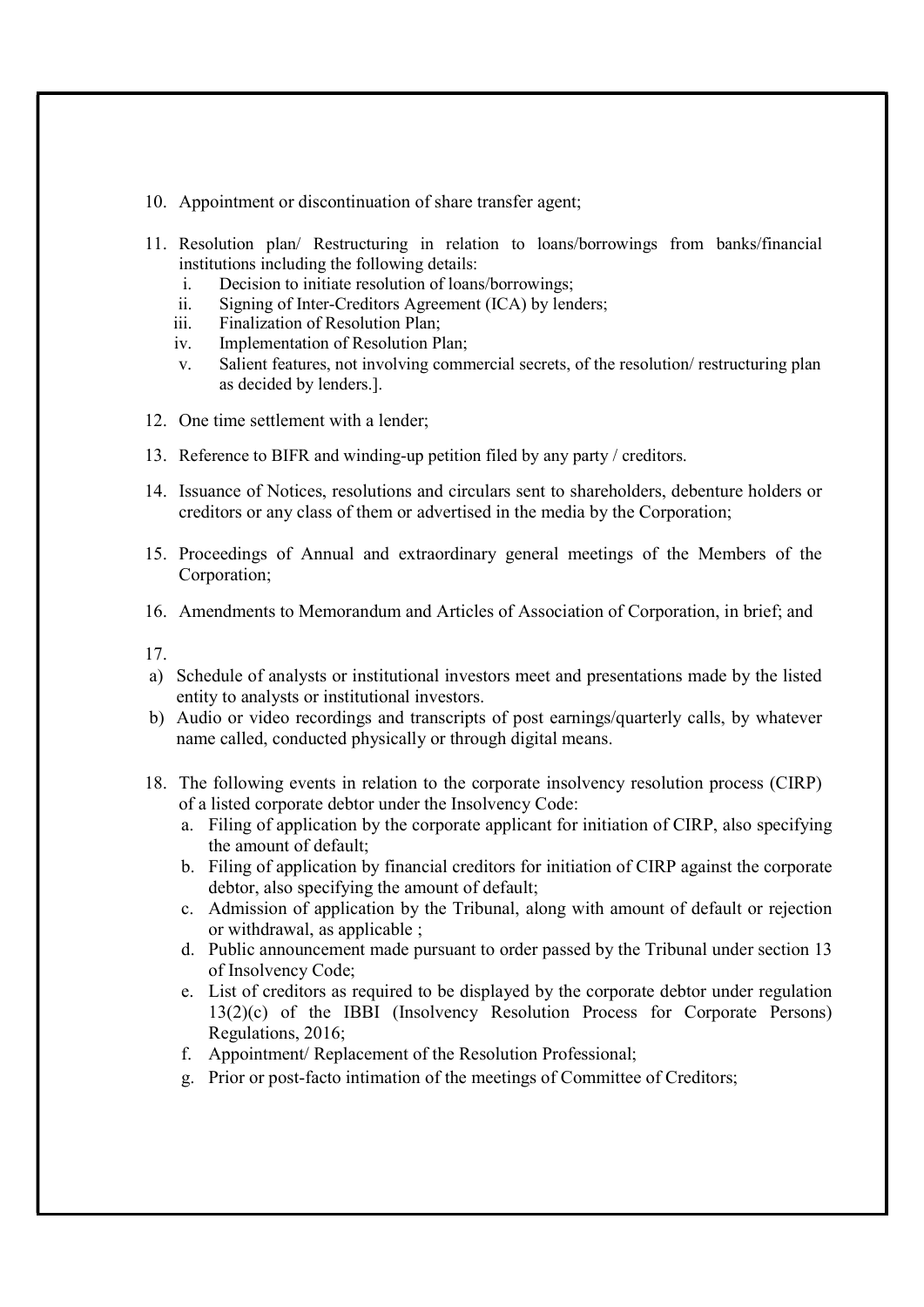- h. Brief particulars of invitation of resolution plans under section 25(2)(h) of Insolvency Code in the Form specified under regulation 36A(5) of the IBBI (Insolvency Resolution Process for Corporate Persons) Regulations, 2016;
- i. Number of resolution plans received by Resolution Professional;
- j. Filing of resolution plan with the Tribunal;
- k. Approval of resolution plan by the Tribunal or rejection, if applicable;
- l. Specific features and details of the resolution plan as approved by the Adjudicating Authority under the Insolvency Code, not involving commercial secrets, including details such as:
	- i. Pre and Post net-worth of the company;
	- ii. Details of assets of the company post CIRP;
	- iii. Details of securities continuing to be imposed on the companies' assets;
	- iv. Other material liabilities imposed on the company;
	- v. Detailed pre and post shareholding pattern assuming 100% conversion of convertible securities;
	- vi. Details of funds infused in the company, creditors paid-off;
	- vii. Additional liability on the incoming investors due to the transaction, source of such funding etc.;
	- viii. Impact on the investor revised P/E, RONW ratios etc.;
	- ix. Names of the new promoters, key managerial persons(s), if any and their past experience in the business or employment. In case where promoters are companies, history of such company and names of natural persons in control;
	- x. Brief description of business strategy.
- m. Any other material information not involving commercial secrets.
- n. Proposed steps to be taken by the incoming investor/acquirer for achieving the MPS;
- o. Quarterly disclosure of the status of achieving the MPS;
- p. The details as to the delisting plans, if any approved in the resolution plan.
- 19. Initiation of Forensic audit: In case of initiation of forensic audit, (by whatever name called), the following disclosures to be made:
	- a. The fact of initiation of forensic audit along-with name of entity initiating the audit and reasons for the same, if available;
	- b. Final forensic audit report (other than for forensic audit initiated by regulatory / enforcement agencies) on receipt by the listed entity along with comments of the management, if any.
- 2. The events or information specified in Para B of Part A of Schedule III of the Listing Regulations will be disclosed based on application of the materiality criteria, as laid out in the Policy below.
- 3. In addition to the above, Paras C and D of Part A of Schedule III of the Listing Regulations mandate disclosure of the following:
	- a. major developments that are likely to affect business,
	- b. any change in accounting policies that may have a significant impact on the accounts of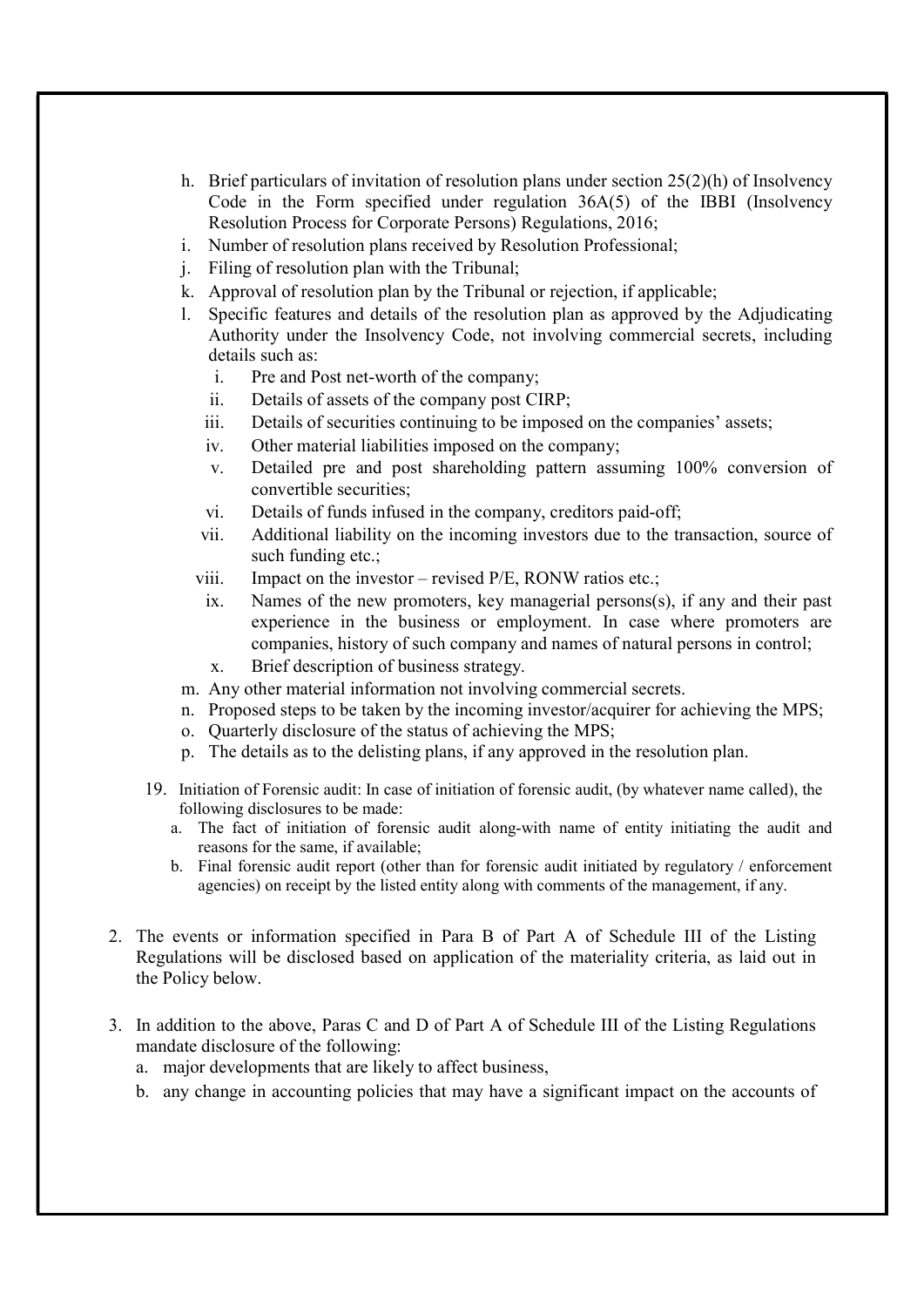the Company;

- c. any other information which is exclusively known to the Company which may be necessary to enable the holders of securities of the Company to appraise its position and to avoid the establishment of a false market in such securities; and
- d. any other disclosures as may be specified by SEBI from time to time.

## 6. Guidelines for identification of such event / information, which is material, in the opinion of the Board

- 1. The events/ information as set out in Para A of Part A of Schedule III to the Listing Regulations, will be disclosed to the relevant stock exchange, as soon as reasonably possible, but not later than 24 hours from the occurrence of such event/ information or time prescribed therein, whichever is earlier. In case the disclosure is made after 24 hours of occurrence of the event or information, the Company shall, along with such disclosures, provide explanation for the delay.
- 2. The events/ information as set out in Para B of Part A of Schedule III to the Listing Regulations, will be disclosed to the relevant stock exchange, as soon as reasonably possible, but not later than 24 hours from the occurrence of such event/ information, if the estimated impact of such event/ information exceeds 10% of Total Revenue or 10% of the total net worth, whichever is lower.

Total Revenue/ net worth shall be based on the latest audited consolidated financial statements of the Company for the previous financial year. Provided that in case the disclosure is made after 24 hours of occurrence of the event or information, the Company shall, along with such disclosures, provide explanation for the delay.

- 3. In the event the materiality threshold indicated above cannot be applied to a particular event and/or information, the Company shall assess materiality based on the following criteria:
	- a. the omission of disclosure of a particular event or information is likely to result in discontinuity or alteration of event or information already available publicly;
	- b. the omission of disclosure of a particular event or information is likely to result in significant market reaction if the said omission came to light at a later date; or
	- c. In case the criteria specified in sub-clauses (a) and (b) are not applicable, an event/information may be treated as being material if, in the opinion of the Board, the event / information is considered material.
- 4. Any other information/event, viz. major development that is likely to affect business, any change of accounting policy that may have a significant impact on the accounts, and any other information which is exclusively known to the Company, which may be necessary to enable the holders of securities of the Company to appraise its position and to avoid the establishment of a false market in such securities.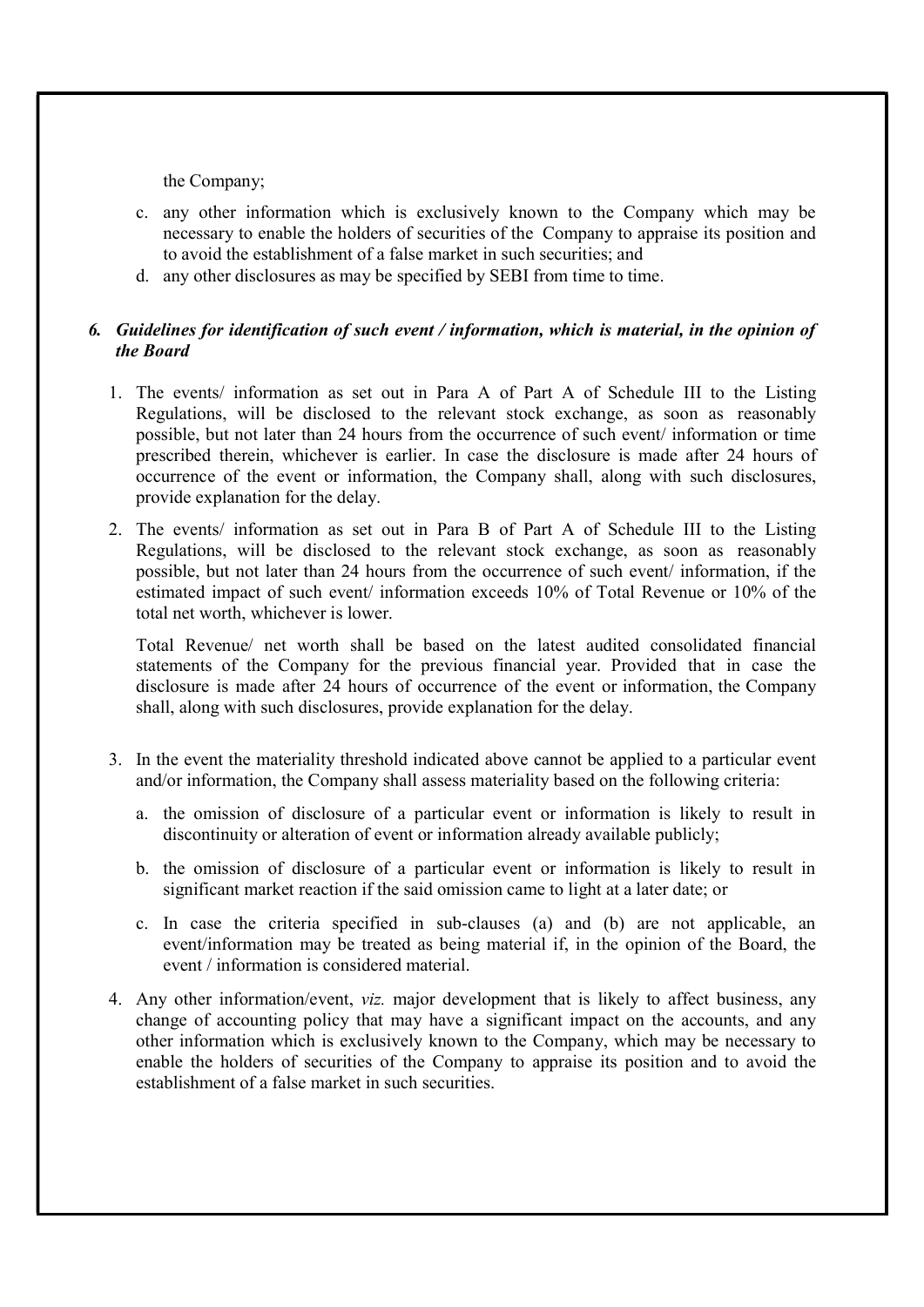- 5. Any information/ events with respect to subsidiary of the Company which are material for the Company, shall also be disclosed to the relevant stock exchange.
- 6. It is clarified that as regard any event / information, only such impact which is direct and perceivable, and not remote, shall be considered.
- 7. In addition to the above, the Company may make voluntary disclosures of events/information, as may be specified by the Board or by SEBI from time to time.
- 8. The Company will also be guided by 'Code of Fair Disclosure' framed in terms of Regulation 8 of SEBI (Prohibition of Insider Trading) Regulations, 2015 while disclosing to the Stock Exchange (s).
- 9. The Company will submit disclosures in accordance with SEBI Circular dated September 9, 2015 that provides the details that need to be provided while disclosing events given in Para A and Para B of Schedule III and the guidance on when an event / information can be said to have occurred.

#### 7. Guideline on occurrence of an event/ Information:

The occurrence of material event/information would be either by the Company's own accord or not in the hands of the Company. It can be categorized as under:

(a) depends upon the stage of discussion, negotiation or approval; and

(b) in case of natural calamities, disruptions etc., it would depend upon the timing when the company became aware of the event/information.

In respect of the events under  $7(a)$ , the events/information can be said to have occurred upon receipt of approval of Board of Directors, e.g. further issue of capital by rights issuance and in certain events/information after receipt of approval of both i.e. Board of Directors and shareholders.

However, considering the price sensitivity involved, for certain events e.g. decision on declaration of dividends etc., disclosure shall be made on receipt of approval of the event by the Board of Directors, pending shareholder's approval.

In respect of the events under 7(b), the events/information can be said to have occurred when the Company becomes aware of the events/information, or as soon as, an officer of the entity has, or ought to have reasonably come into possession of the information in the course of the performance of his duties. The term 'officer' shall have the same meaning as defined under the Act and shall also include Promoter of the Company.